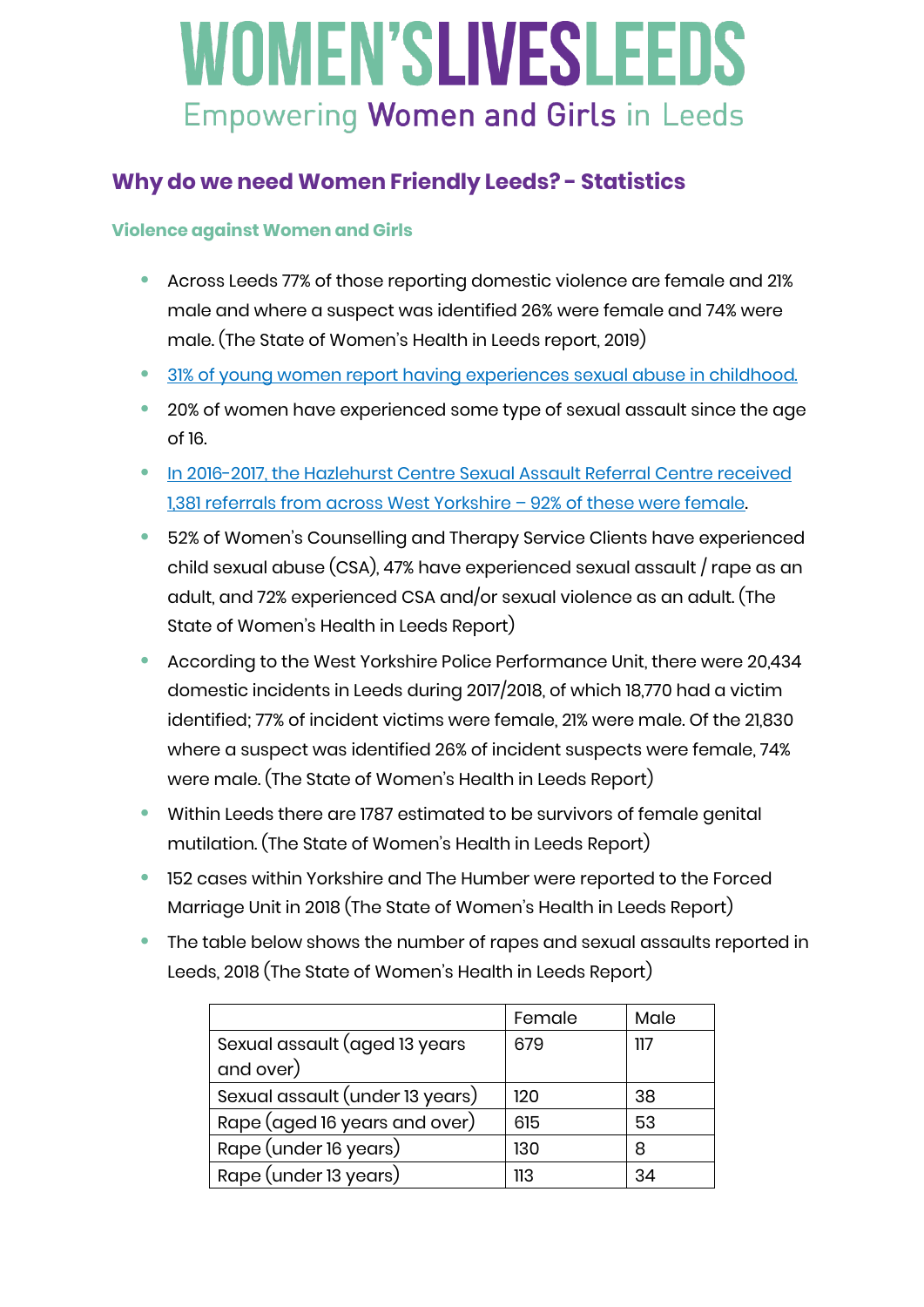### **Health & Wellbeing**

- **•** [Women often don't feel safe walking alone, which leads to them taking](https://www.theguardian.com/inequality/2017/oct/20/ive-been-followed-attacked-spat-on-women-on-feeling-scared-to-walk-alone)  [fewer steps than men.](https://www.theguardian.com/inequality/2017/oct/20/ive-been-followed-attacked-spat-on-women-on-feeling-scared-to-walk-alone)
- **•** Women over 65 years have twice as many emergency admissions due to a fall as men (The State of Women's Health in Leeds report, 2019)
- **•** Women have higher rates of sexually transmitted disease, but there is improved effectiveness in targeting those most at risk (The State of Women's Health in Leeds report, 2019)
- **•** Dementia is the single highest recorded reason for women dying (The State of Women's Health in Leeds report, 2019)
- **•** Over 3,000 females have Type 1 and over 16,000 Type 2 diabetes (The State of Women's Health in Leeds report, 2019)

#### **Mental Health**

- **•** Twice as many women as men are recorded as having a common mental health disorder. (The State of Women's Health in Leeds report, 2019)
- **•** Self-harm and eating disorders are more common in girls and women. Around one in four young girls, report having self-harmed nationally, equating to almost 16,000 women in Leeds aged 16-24 years old . (The State of Women's Health in Leeds report, 2019)
- **•** Locally, twice as many women are recorded as having a common mental health disorder in Primary Care as men. (The State of Women's Health in Leeds report, 2019)
- **•** 31% of women referred to Forward Leeds have a dual diagnosis (A severe mental illness with simultaneous substance misuse) (The State of Women's Health in Leeds report, 2019)
- **•** It is estimated there are 13,000 young women with a possible eating disorder in the city (The State of Women's Health in Leeds report, 2019)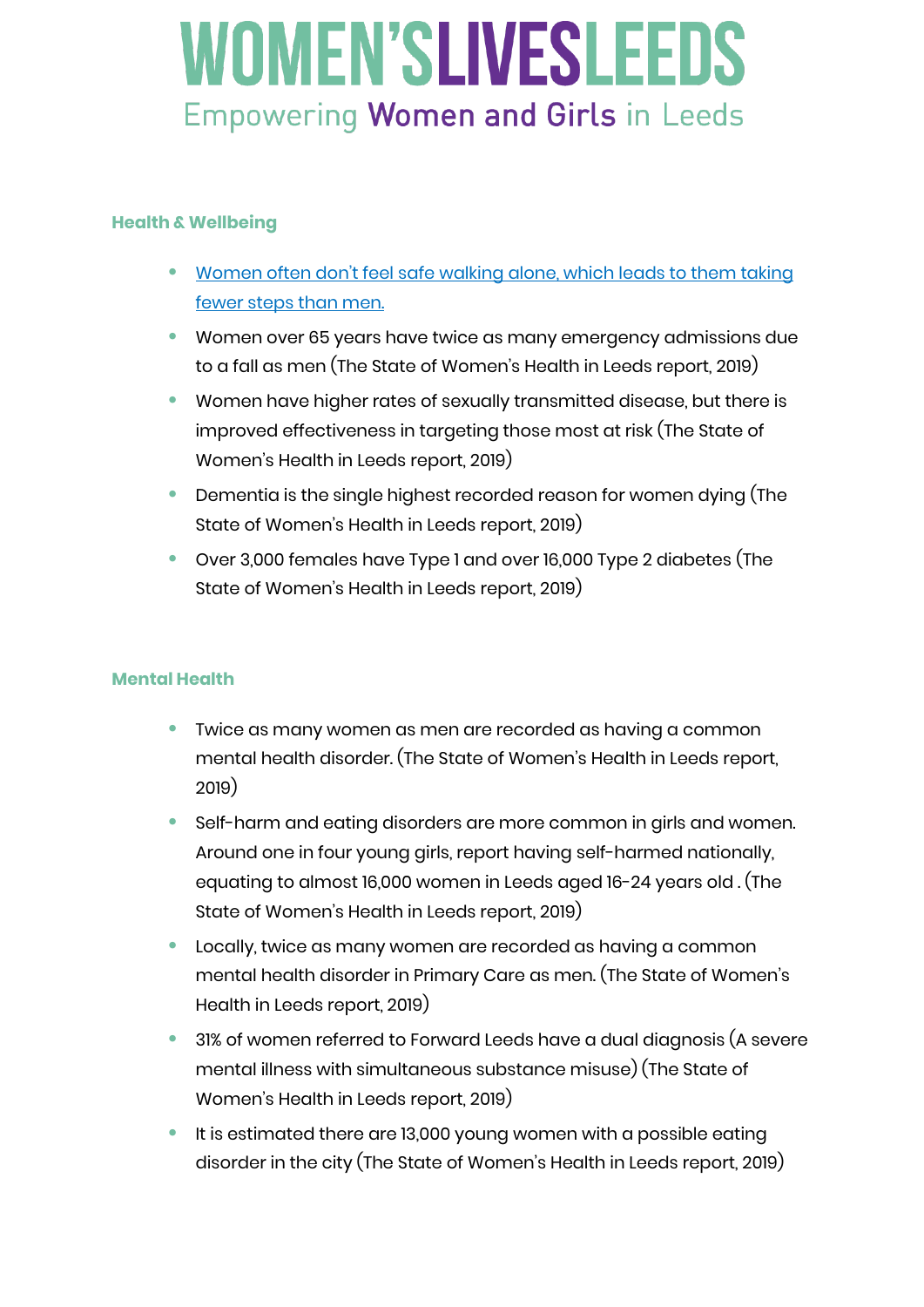**•** It is estimates 16,000 16-24 year old women in Leeds have self-harmed (The State of Women's Health in Leeds report, 2019)

#### **Sex Work**

- **•** A health needs assessment of sex workers (commissioned by BASIS in Leeds), found that over 85% of the 63 women involved had a mental health disorder (The State of Women's Health in Leeds Report).
- **•** [Some women are pushed into sex work through austerity and](https://www.vice.com/en_uk/article/xwe933/this-home-office-report-proves-sex-workers-have-been-right-all-along) the current [laws in place do not keep them safe](https://www.vice.com/en_uk/article/xwe933/this-home-office-report-proves-sex-workers-have-been-right-all-along)

#### **Employment**

- **•** Despite a levelling part-time work pay gap, median female full-time pay of £24,072 contrasts with £30,315 male pay, showing significant disparity
- **•** Almost [8 in 10 UK companies pay men more than women.](https://www.theguardian.com/world/2019/apr/04/gender-pay-gap-figures-show-eight-in-10-uk-firms-pay-men-more-than-women) Men in fulltime employment [earn 8.9% more than women in fulltime employment.](https://www.theguardian.com/money/2019/oct/29/uk-gender-pay-gap-full-time-workers) The Office for National Statistics found that [women earn £380,000 on average](https://www.theguardian.com/world/2019/oct/28/women-paid-less-than-men-over-careers-gender-pay-gap-report)  [over their lifetimes compared with £643,000 for men.](https://www.theguardian.com/world/2019/oct/28/women-paid-less-than-men-over-careers-gender-pay-gap-report)
- **•** Women are underrepresented in various career fields:
	- **•** [Less than 1/3 of MPs are women.](https://www.parliament.uk/about/faqs/house-of-commons-faqs/members-faq-page2/#jump-link-3)
	- **•** [Women are underrepresented in the film industry, both onscreen](https://womenandhollywood.com/resources/statistics/2018-statistics/)  [and behind the scenes.](https://womenandhollywood.com/resources/statistics/2018-statistics/)
	- **•** [Women make up only 2.1% of the music industry's producers.](https://www.forbes.com/sites/caitlinkelley/2019/02/06/music-industry-study-annenberg-gender-equality/)
	- **•** [Women presenters experience threats, abuse and intimidation, just](https://www.independent.co.uk/sport/football/premier-league/alex-scott-sky-sports-bbc-sport-tv-pundit-twitter-sexism-abuse-a8907511.html)  [for being women such as footballer Alex Scott.](https://www.independent.co.uk/sport/football/premier-league/alex-scott-sky-sports-bbc-sport-tv-pundit-twitter-sexism-abuse-a8907511.html)
	- **•** Less than [30% of scientific and technological researchers are women](https://www.unwomen.org/en/news/in-focus/international-day-of-women-and-girls-in-science)
	- **•** [The Nobel Prize has been awarded to 52 women, compared with 856](https://stats.areppim.com/stats/stats_nobel_sexxcat.htm)  [men.](https://stats.areppim.com/stats/stats_nobel_sexxcat.htm) This makes women 5.7% of all winners
	- **•** [No FTSE 100 CEOs are BAME women](https://www.thehrdirector.com/features/diversity-and-equality/ethnic-diverse-ftse-100-boards/)
- **•** [Women also make up:](https://www.wisecampaign.org.uk/statistics/women-in-stem-workforce-2017/)
	- **•** 42% of Science professionals
	- **•** 8% of those in skilled trade occupations